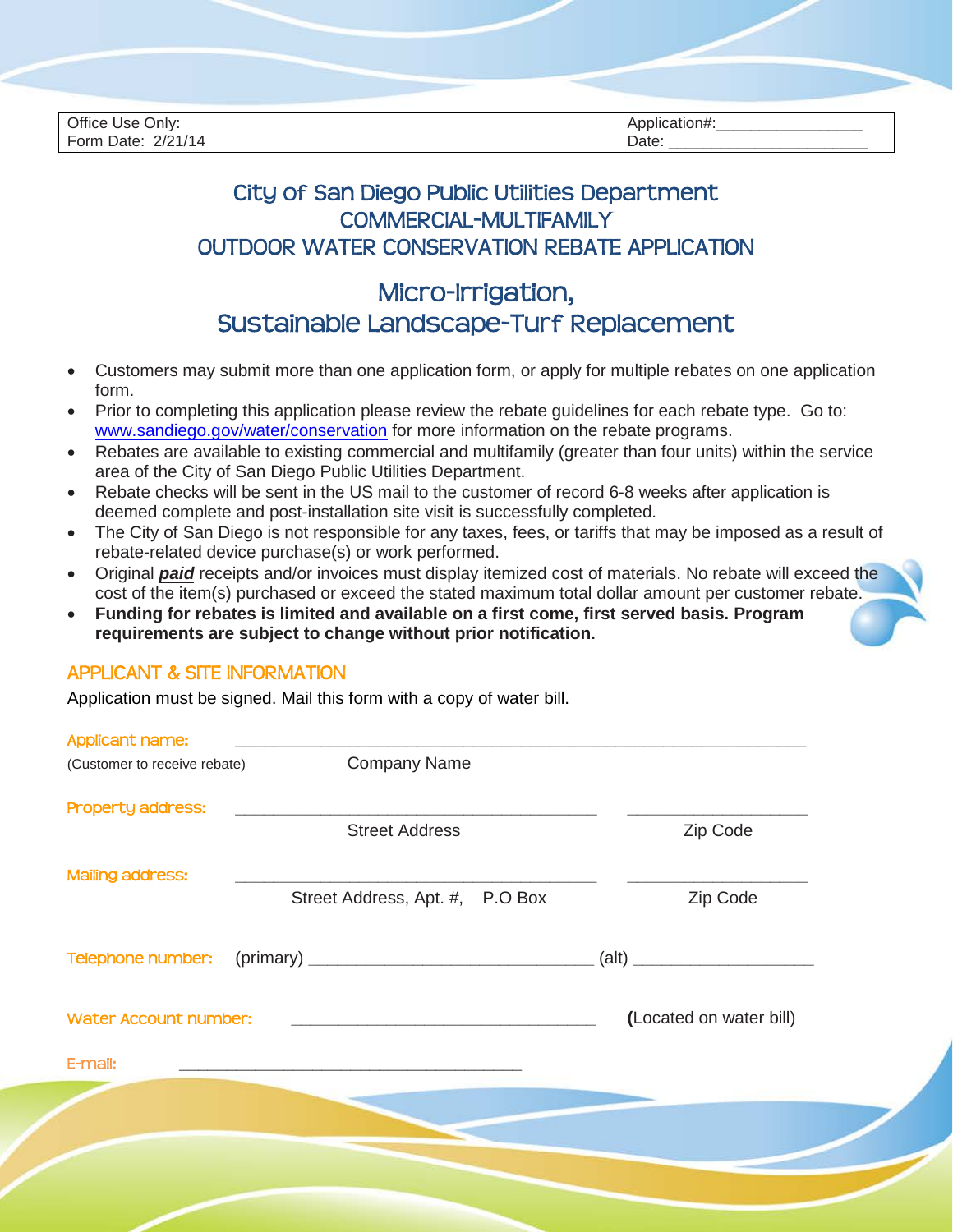## CHECK BOX FOR REBATE(S) YOU ARE APPLYING FOR AND PROVIDE REQUESTED INFORMATION:

**□** Smart Controller Rebate:\$25 per active irrigation station (controller must be on SWAT list of tested devices.)

Total number of irrigation valves/stations that will be upgraded to Smart Controller: \_\_\_\_\_\_\_\_\_\_\_\_\_

Total square feet under automated irrigation (must be at least 2,000 SF): \_\_\_\_\_\_\_\_\_\_\_\_\_\_\_\_\_\_\_\_\_\_\_\_\_\_\_\_\_

*Existing irrigated landscape, operable valves and existing irrigation controller will be verified at the presite inspection. Original PAID MATERIAL receipts must be submitted at time of post-site to qualify for the rebate.*

**□** Micro-Irrigation Rebate: \$0.20 per SF (up to 6,000 SF) of area converted from overhead spray irrigation to micro-irrigation. Maximum rebate amount is \$1,200 per site.

SF of planter bed area converted  $\_\_\_\_\_x 0.20 = $ \_\_\_\_\_\_w$  (Minimum conversion is 1,000 SF)

*Existing planted area with operable overhead irrigation will be verified at the pre-site inspection. Original PAID MATERIAL receipts must be submitted to qualify for rebate. (Rebate doesn't include tax and labor.) No rebate will exceed the cost of the item(s) purchased or exceed the stated maximum total dollar amount per customer rebate.*

 $\Box$  Sustainable Landscape-Turf Replacement Rebate: \$1.50 per SF (up to 6,000 SF) of turfgrass replaced by water wise landscape. Maximum rebate amount is \$9,000 per site.

Total SF of turfgrass to be replaced with ornamental water wise landscape (min. 1,000SF):

*Existing living turf area with operable overhead irrigation system will be verified at the pre-site inspection. Original PAID MATERIAL receipts and/or invoices must be submitted to qualify for rebate. Receipts/invoices must display date of purchase, itemized cost of materials, including: purchase of lowwater use plants, soil amendments, mulch, equipment rental and design services. Cost for tools, delivery services, installation, labor and sales tax are not eligible for reimbursement. No rebate will exceed the cost of the item(s) purchased or exceed the stated maximum total dollar amount per customer rebate.*

Rebates made possible by City of San Diego Public Utilities & Storm Water Departments and an Integrated Regional Watershed Management grant from the State Department of Water Resources.